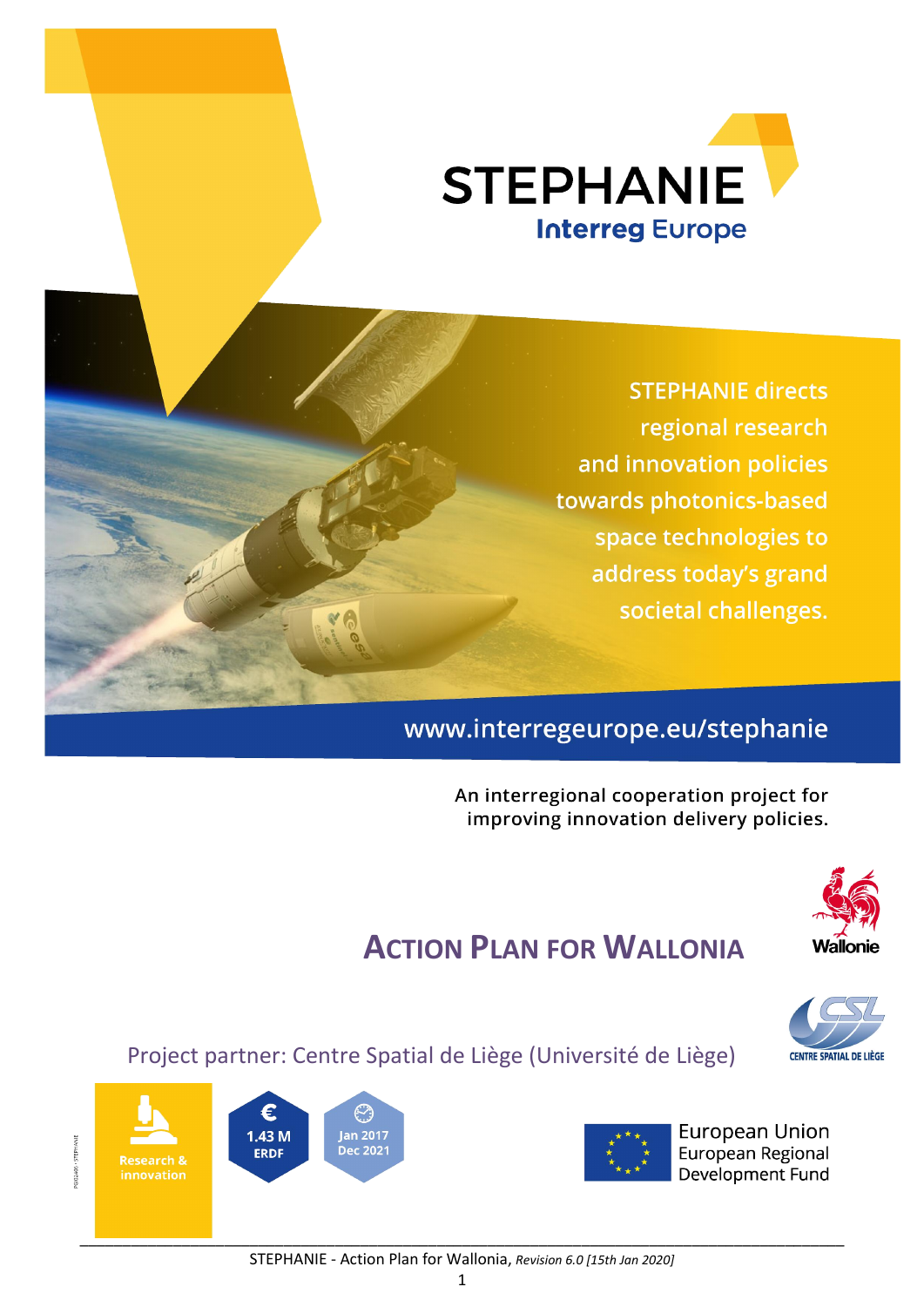



## **Table of Contents**

|--|--|--|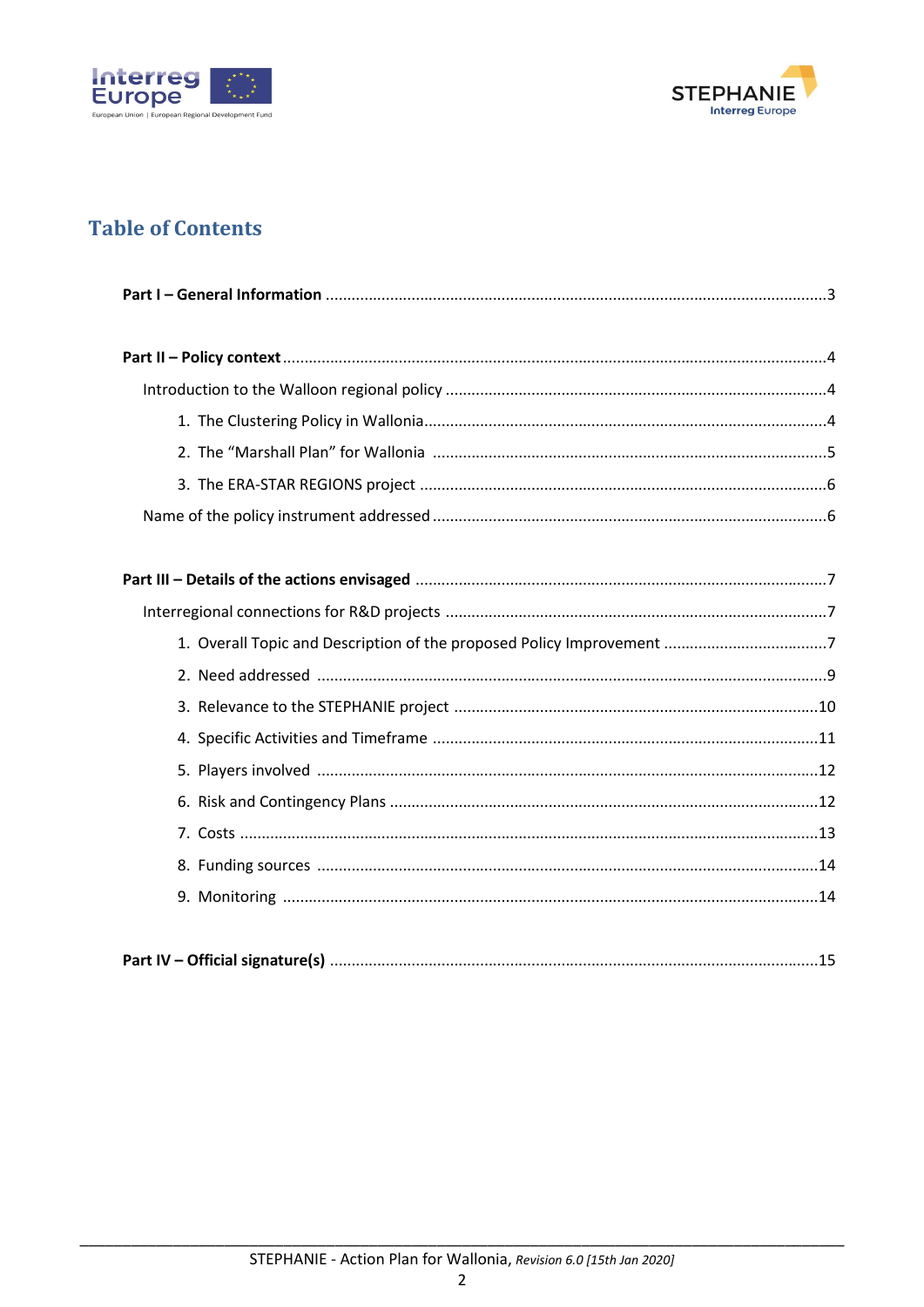



#### Part I – General Information

| <b>Project</b>                       | <b>STEPHANIE</b>                                        |
|--------------------------------------|---------------------------------------------------------|
| <b>Partner organisation</b>          | Centre Spatial de Liège (Université de Liège), Wallonia |
| Other partner organisations involved |                                                         |
| <b>Country</b>                       | Belgium                                                 |
| <b>NUTS2</b> region                  | BE3: BE31, BE32, BE33, BE34, BE35                       |
| <b>Contact person</b>                | Joseph BERNIER                                          |
| <b>Email address</b>                 | jbernier@uliege.be                                      |
| <b>Phone number</b>                  | +32 4 382 46 03                                         |

#### *Introduction*

In the frame of the STEPHANIE project, it is relevant to take into account that Belgium is a country where the "industrial/innovation policy" depends mainly on the different Regions and Communities (each ones having their own Government, Parliament and Administration). An important exception is constituted by the "Space Domain" which, as is, is mainly driven by the federal (national) level, via BELSPO (Belgian Science Policy Office), but without excluding the regional policies.

Photonics and other "industrial domains" depend on Regional policies, i.e. on Wallonia Region in regard to STEPHANIE. To be consistent with the STEPHANIE project, the following considerations are in relation with the Walloon regional policy.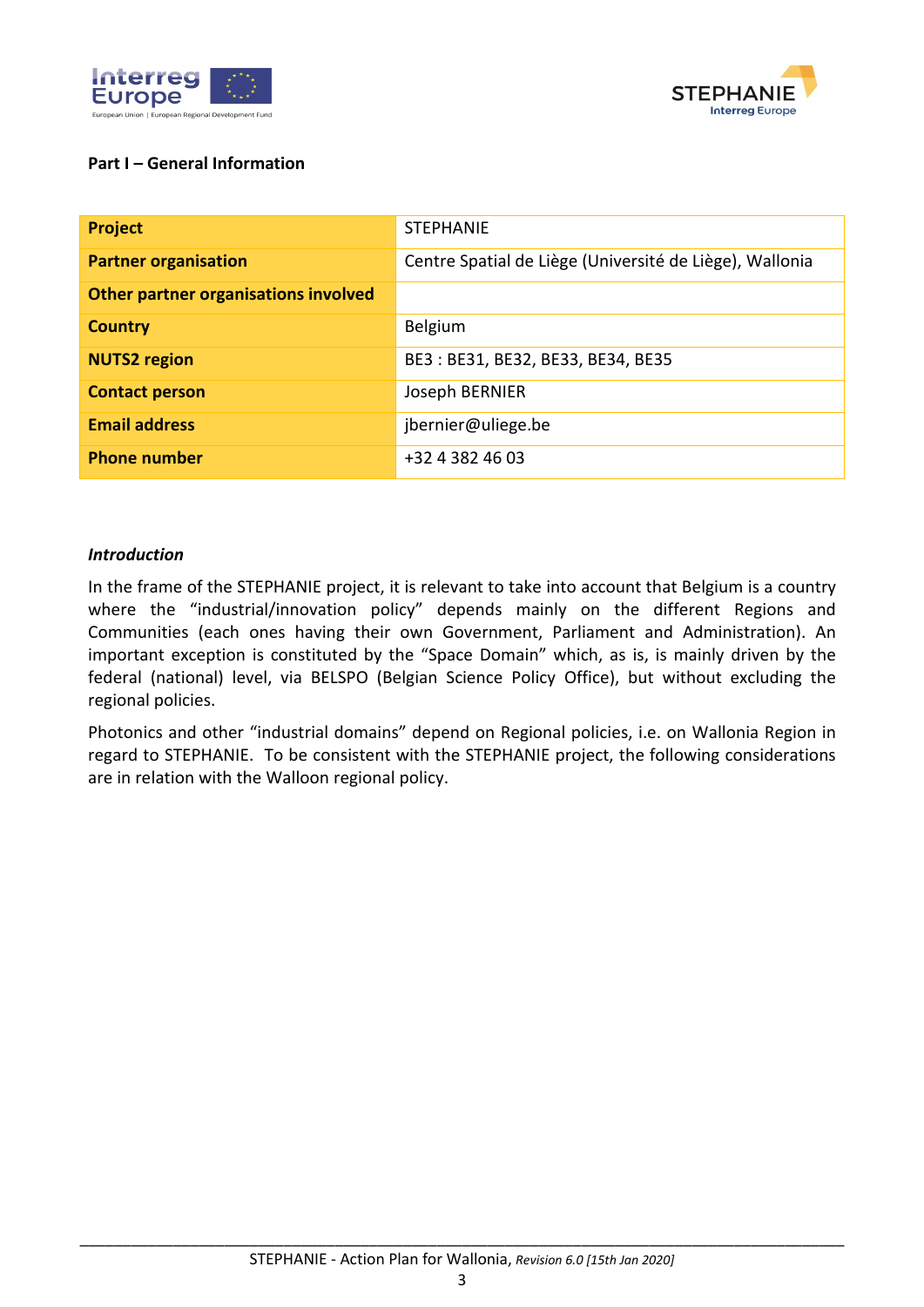



#### *Part II – Policy context*

#### *Introduction to the Walloon regional policy*

The context regarding public policies, focused on "innovation and industry" fields, will be examined via 3 approaches:

- the Clustering Policy in Wallonia;
- the economic redeployment programme for Wallonia ("Marshall Plan");
- a previous transregional initiative : the ERA Net project "ERA-STAR Regions"

#### *1. The Clustering Policy in Wallonia*

The Business clusters and the Competitiveness clusters are complementary tools for the Walloon economic development. They both fit in the same logic of the Walloon Government's policy consisting in the willingness to create the conditions needed to build clusters in the Walloon Region.

While the Business clusters are funded to develop economic promotion and promote innovative partnerships, whether industrial, commercial or technological, the Competitiveness clusters are mainly supported for carrying out investment, R&D or training projects, in line with the strategy of competitive positioning they have themselves defined.

Business cluster "Photonics" and Competitiveness cluster "SKYWIN" (mainly via its "Wallonie Espace" component) are in connection with STEPHANIE.

The technical fields of STEPHANIE are the Space and the Photonics domains. Bearing in mind that the members of the Photonics Cluster (presently included as a sub-group in Agoria, an industry federation) are also members of "Wallonie Espace", the following considerations will presume that Skywin is the "main industrial /innovation tool" of the Wallonia, w.r.t. STEPHANIE.

The Belgian aerospace cluster "Skywin Wallonie" is a group -really representative- of companies, training centers and research units engaged in public and private partnership and building synergies around common and innovative projects in the Walloon region of Belgium.It represents some 6,500 direct jobs and more than  $\epsilon$  1,5 billion in revenue, exporting 90% of its products. Skywin counts more than 130 members among which one finds more than 90 SME's.

The Walloon Aeronautics Industry (1250M€, 5400 employees) is mainly focused on Aircraft Engines and Structure, Equipment, Simulation and Training.

The Walloon Space Industry (250M€, 1600 employees, 36 establishements) is mainly focused on Equipment for satellite payload and launcher, System exploitation and Space application.

Concerning Photonics, the weight of photonics activities in Wallonia is significant: 53 establishments identified, and approximately 1400 skilled jobs, including about 150 public researchers.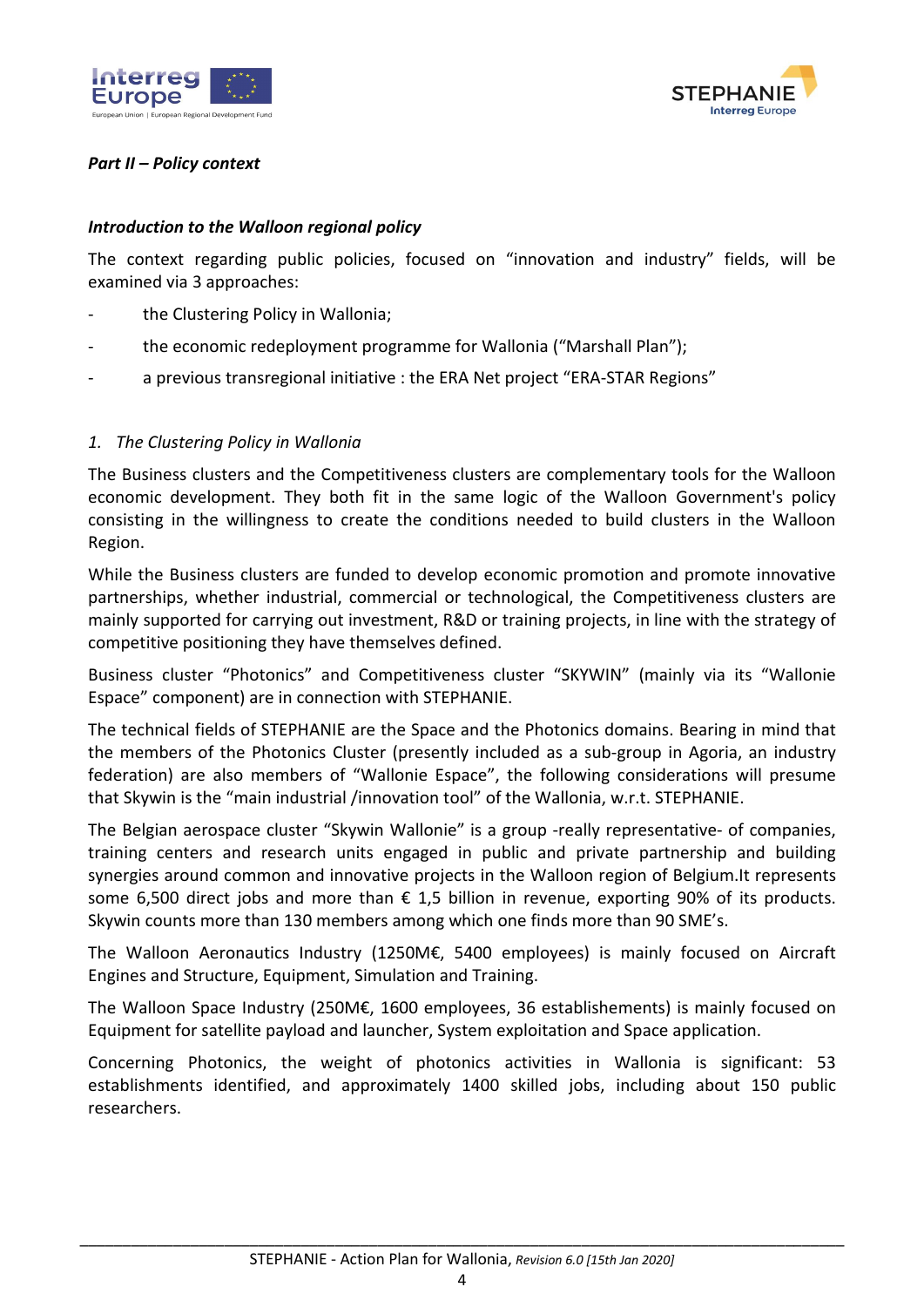



It is important to understand the relation between Wallonia (Government) and SKYWIN (Cluster), in the frame of the Research & Development projects (collaborative projects industries/research centers).

Skywin does not setup projects, but accredit them:

by organizing a jury of international experts which validate the technical content;

by promoting the project to the local government which then validate the socio-economic impact of the project (via the Marshall Plan, see below).

Skywin provides a bridge to financing system for R&D projects:

- labelling of collaborative projects;
- setup training program for the aerospace sector, in cooperation with training institutions;
- promote the aerospace industry at international airshows;
- take part of projects committees and management to stay in contact with the industry;

trade missions (according to the needs of the members, with governmental help and sometimes towards other sectors).

#### *2. The "Marshall Plan" for Wallonia*

The objective is pursuing the reindustrialisation of Wallonia. Especially for Photonics and Space domains, the relevant priority is the "Priority Area II":

- PRIORITY AREA II: Support the development of industry through a policy of innovation and business growth
	- o II.1. Innovation
		- $II.1.1.$  Renew the research strategy
		- II.1.2. Renew the strategy of the competitiveness clusters on the basis of smart specialisation
		- II.1.3. Support the industrial promotion of the projects developed by the competitiveness clusters
	- o II.2. Growth
		- **II.2.1. Support business innovation**
		- **II.2.2. Support business internationalisation**
		- II.2.3. Finance the growth of businesses
		- II.2.4. Supporting the development of companies.
- Wallonia supports advanced manufacturing mainly in the framework of its 'Competitiveness Poles programme', the focus of which is on generating concrete projects focusing on end products and final applications, mainly through R&D collaborative projects, training actions, internationalisation activities and innovation platforms. These areas also converge with the strategic guidelines adopted by the ERDF/ESF, producing leverage effects (training of workers, primarily by improving relations between education and training, integrating young people into the labour market, financial support for innovation and research, business development support, territorial development to promote economic activity, support for the sustainable production of energy and smart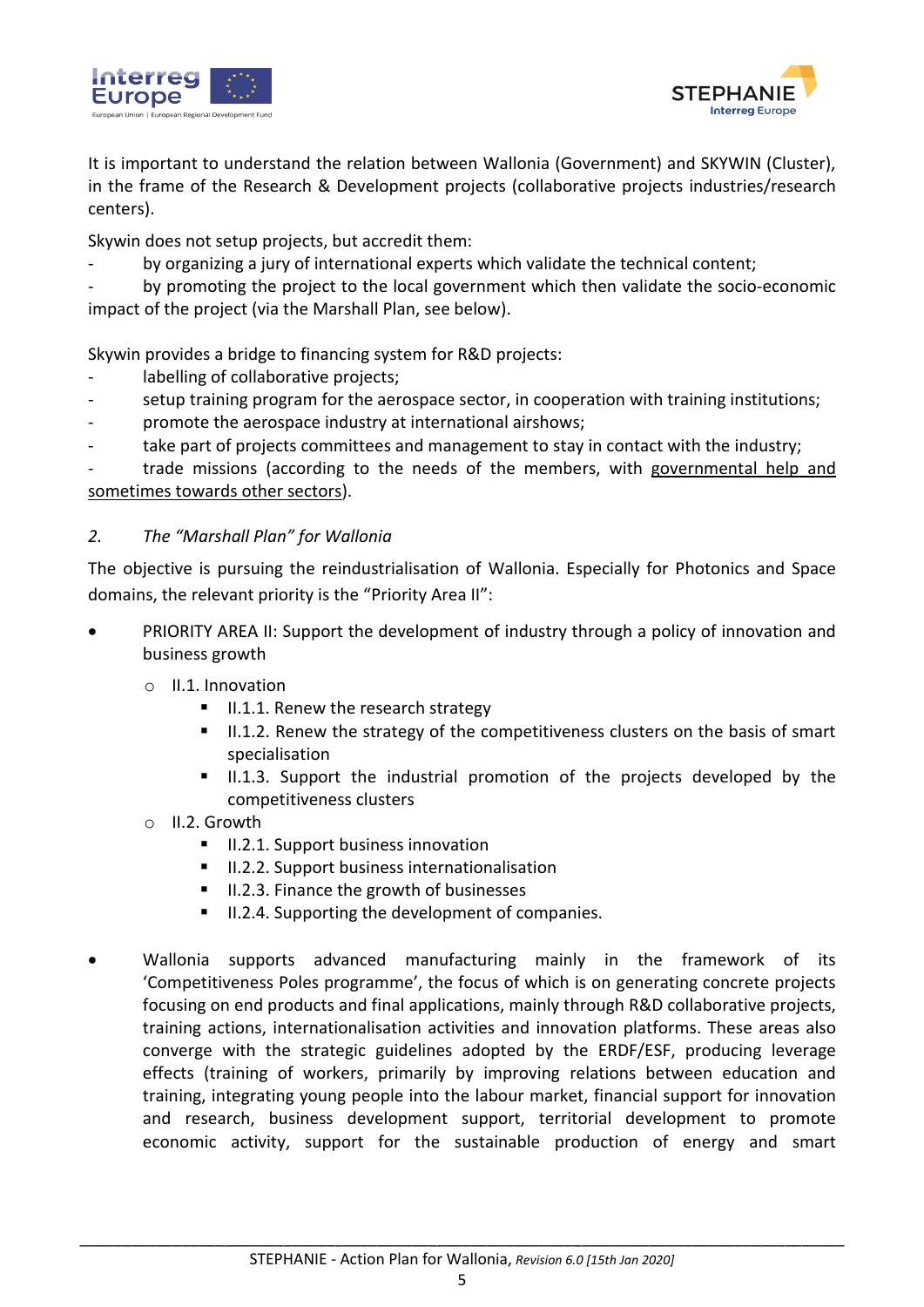



specialisation of the territory through competitiveness clusters, taking particular account of the digital dimensions).

 As the Competitiveness Poles have been selected on the basis of their economic and technological weight in the regional economy, but also on the basis of their development strategies in their thematic area in which they possess competitive advantages, the smart specialisation strategy (S3) of Wallonia is directly linked to the competitiveness poles (and cluster) policy.

#### 3. The ERA-STAR REGIONS project

Within the scope of the ERA-Net project (European Commission), the Walloon Region coordinated the project "ERA-STAR Regions" (ERA – Space Technologies Applications and Space Technologies Applications and Research for the Regions and Medium- Research for the Regions and Mediumsized Countries).

Focused on the STEPHANIE regional partnership, "ERA-STAR Regions" included also:

- Direzione Generale Sviluppo Economico RT Italy Tuscany
- Česká Kosmická Kancelár, O. P. S. (Czech Space Office) CSO Czech Republic
- Junta de Andalucía SGUIT Spain Andalusia

The goal was "Creating space to grow", through exchanging information and good practice the network's research programme managers are setting the groundwork for future joint projects.

Given that the network comprises many regions with their own governmental and administrative structures, particular attention was being paid to removing the administrative and legal obstacles to cooperation in collaborative projects.

The longer-term goal was to launch joint calls for proposals that will cement transregional cooperation and build the distributed resource bases that respond to the large RTD demands of the space industry, as well as taking the products of space research and developing innovative spin-off applications for the benefit of Europe's citizens.

#### *Name of the policy instrument addressed*

Operational Programme ERDF 2014-2020, Priority Axis 2: INNOVATION 2020

This Action addresses priority 1b aiming to strengthen research, technological development and innovation by promoting R&I investments in business, developing links and synergies between businesses, research centers and the development and education sector.

#### *The policy instrument that the Action Plan aims to impact is:*

| <b>Investment for Growth and Jobs programme</b>   | YES / NO |
|---------------------------------------------------|----------|
| <b>European Territorial Cooperation programme</b> | YES / NO |
| Other regional development policy instrument      | YES / NO |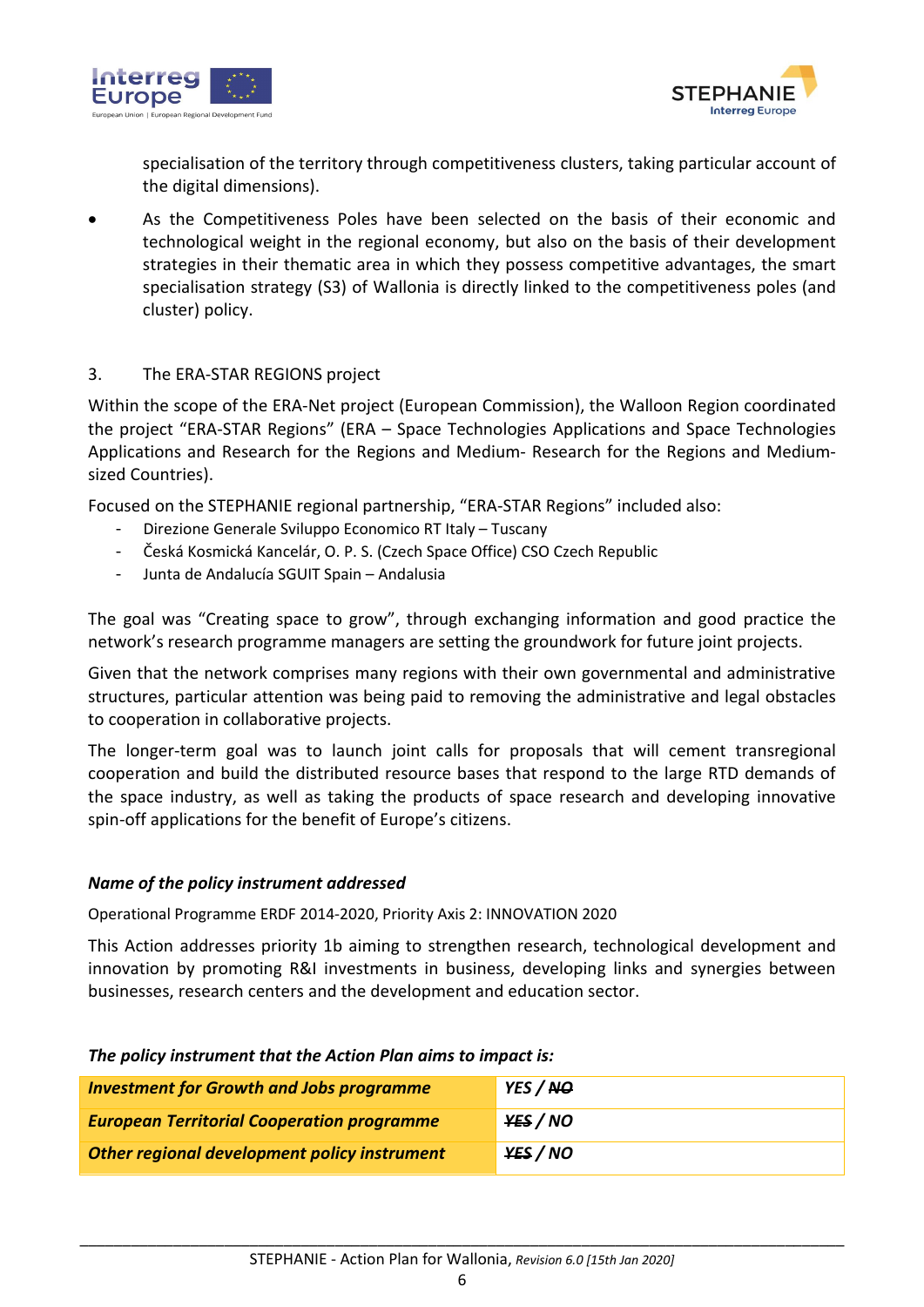



#### *Part III – Details of the actions envisaged*

|  |  | ۰ |
|--|--|---|
|  |  |   |

**Interregional connections for R&D projects** 

| 1. Overall Topic and Description of the proposed Policy Improvement |                                                                                                                                                                                                                                                                                                                                  |  |
|---------------------------------------------------------------------|----------------------------------------------------------------------------------------------------------------------------------------------------------------------------------------------------------------------------------------------------------------------------------------------------------------------------------|--|
| <b>Overall Topic</b>                                                | Support/Facilitation for Research & Development projects (or<br>RIA: Research/Innovation Actions) to be develop by R&D<br>organisations (research centers and companies) from<br>different regions.                                                                                                                              |  |
|                                                                     | 3 levels of support for interregional connections for R&D<br>projects:                                                                                                                                                                                                                                                           |  |
|                                                                     | Level 1 [First contacts]: Transregional contacts between<br>clusters managers in different regions; contacts between<br>their members (group<->group, and/or particular B2B<br>meetings).                                                                                                                                        |  |
|                                                                     | The "Clustering policy in Wallonia" (see above) includes :                                                                                                                                                                                                                                                                       |  |
|                                                                     | - the promotion of the aerospace industry at international<br>airshows,                                                                                                                                                                                                                                                          |  |
|                                                                     | - the participation of Trade missions (according to the needs<br>of the members, with governmental help and sometimes<br>towards other sectors).                                                                                                                                                                                 |  |
| <b>Specific Description</b>                                         | Concerning the Phase 2 of STEPHANIE, the 'Action Level 1' is<br>driven by SKYWIN, the aerospace cluster of Wallonia. It is an<br>association of companies, research organisations and training<br>centres engaged in public-private partnerships and in the<br>implementation of innovative collaborative projects.              |  |
|                                                                     | Level 2 [Open access]: opening local (regional) support R&D<br>calls to R&D organisations from other region(s).                                                                                                                                                                                                                  |  |
|                                                                     | The Wallon Government is launching, on a regular basis, calls<br>for projects directed to the poles. Projects first undergo an<br>internal review within the pole and are then submitted to the<br>international jury for a final go/no go decision. Skywin is the<br>pole which is active in the area of aeronautics and space. |  |
|                                                                     | Generally, these calls are opened to Walloon entities, to<br>constitute a consortium (2 companies + 2 R&D organisations)<br>in order to realize a common R&D project. The financial<br>public support ("Plan Marshall") is assumed under Priority<br>Area II: Support the development of industry through a policy               |  |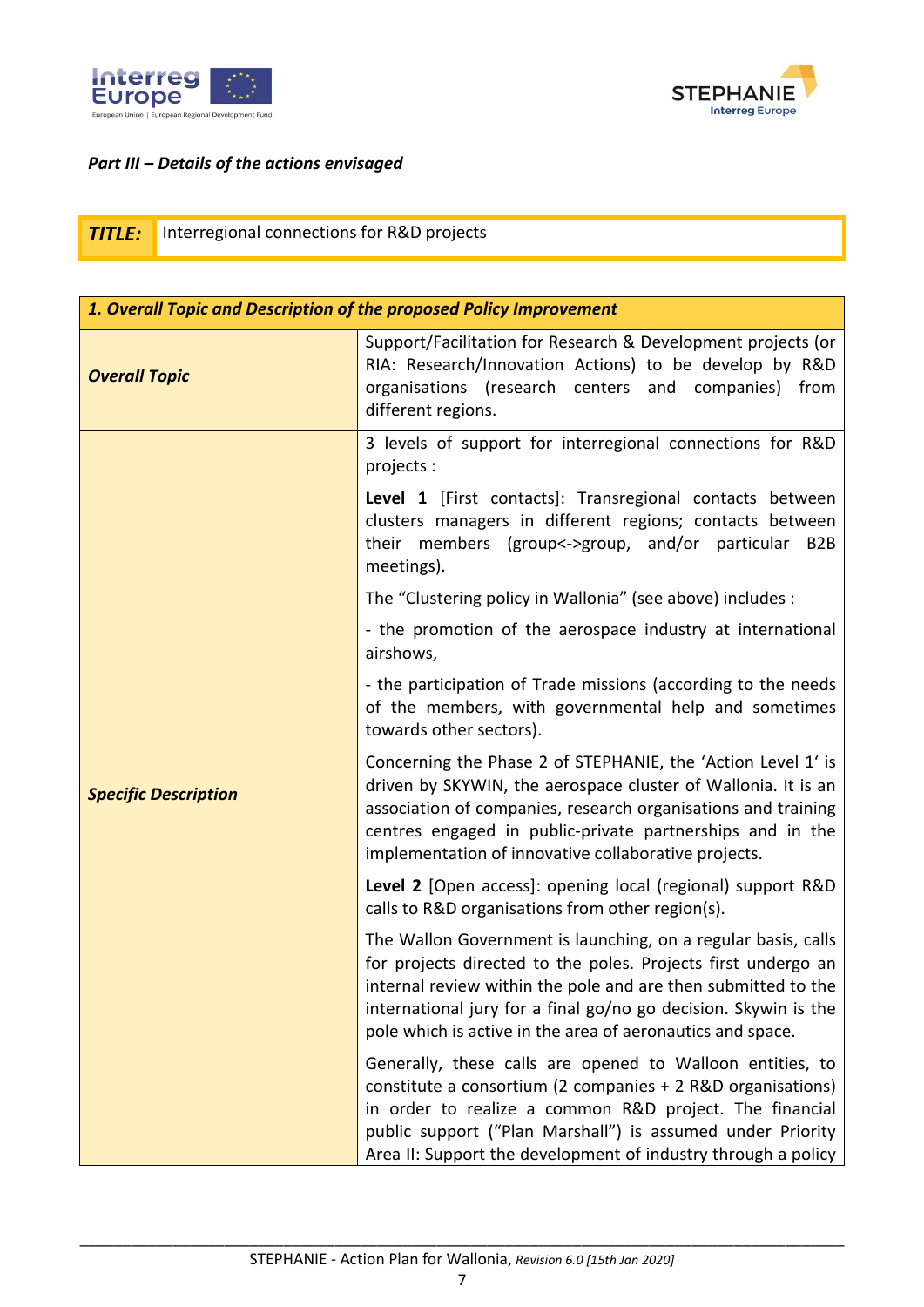



| of innovation and business growth (II.1. Innovation; II.1.3.<br>Support the industrial promotion of the projects developed<br>by the competitiveness clusters).<br>The aim of the 'Action Level 2' is the opening and the<br>promoting of these calls to participants from other regions<br>than Wallonia.                                                                                                                                   |
|----------------------------------------------------------------------------------------------------------------------------------------------------------------------------------------------------------------------------------------------------------------------------------------------------------------------------------------------------------------------------------------------------------------------------------------------|
| It is important to consider that in such "open calls" approach<br>(calls open to entities out of Wallonia), the interregional<br>collaboration is limited to a common (or cross) acceptation<br>(or labelling or certification) of the R&D projects; each region<br>maintains its own system to fund and control their own<br>regionals. There is no need to previously define and negotiate<br>an agreement between the Regions.            |
| Nevertheless the initiative and the acceptance of the projects<br>is managed by the Walloon Region, there is a high degree of<br>similarity in the protocols used by the different regions to<br>consider such collaborative projects (criteria for excellence,<br>innovation level, socio-economic impact, budgets and<br>distribution between regions ).                                                                                   |
| The mechanism of the Level 2 action will be open to all<br>regions but, concerning the Phase 2 of STEPHANIE, the target<br>is limited to a pilot with the Brittany region. Consequently,<br>the frame of the Walloon Level 2 action is obviously "the<br>mirror" of the Brittany Action Plan.                                                                                                                                                |
| Concerning the Phase 2 of STEPHANIE, as explained before,<br>the 'Action Level 2' is driven by SKYWIN, the aerospace<br>cluster of Wallonia, engaged in public-private partnerships<br>and in the implementation of innovative collaborative<br>projects.                                                                                                                                                                                    |
| Level 3 [P2P : support public-public partnerships] : joint<br>programming initiatives between Member Regions, in the<br>frame of interregional R&D projects, directly accessible by<br>entities (Research centres and companies) from different<br>European regions.                                                                                                                                                                         |
| In a similar way to the well known ERA Net/EUROSTARs<br>initiatives, the aim of the 'Action Level 3' is a co-fund action<br>designed to support public-public partnerships (P2Ps),<br>including joint programming initiatives between Member<br>Regions, in their preparation, establishment of networking<br>structures, design, implementation and coordination of joint<br>activities. The focus is the funding of single joint calls for |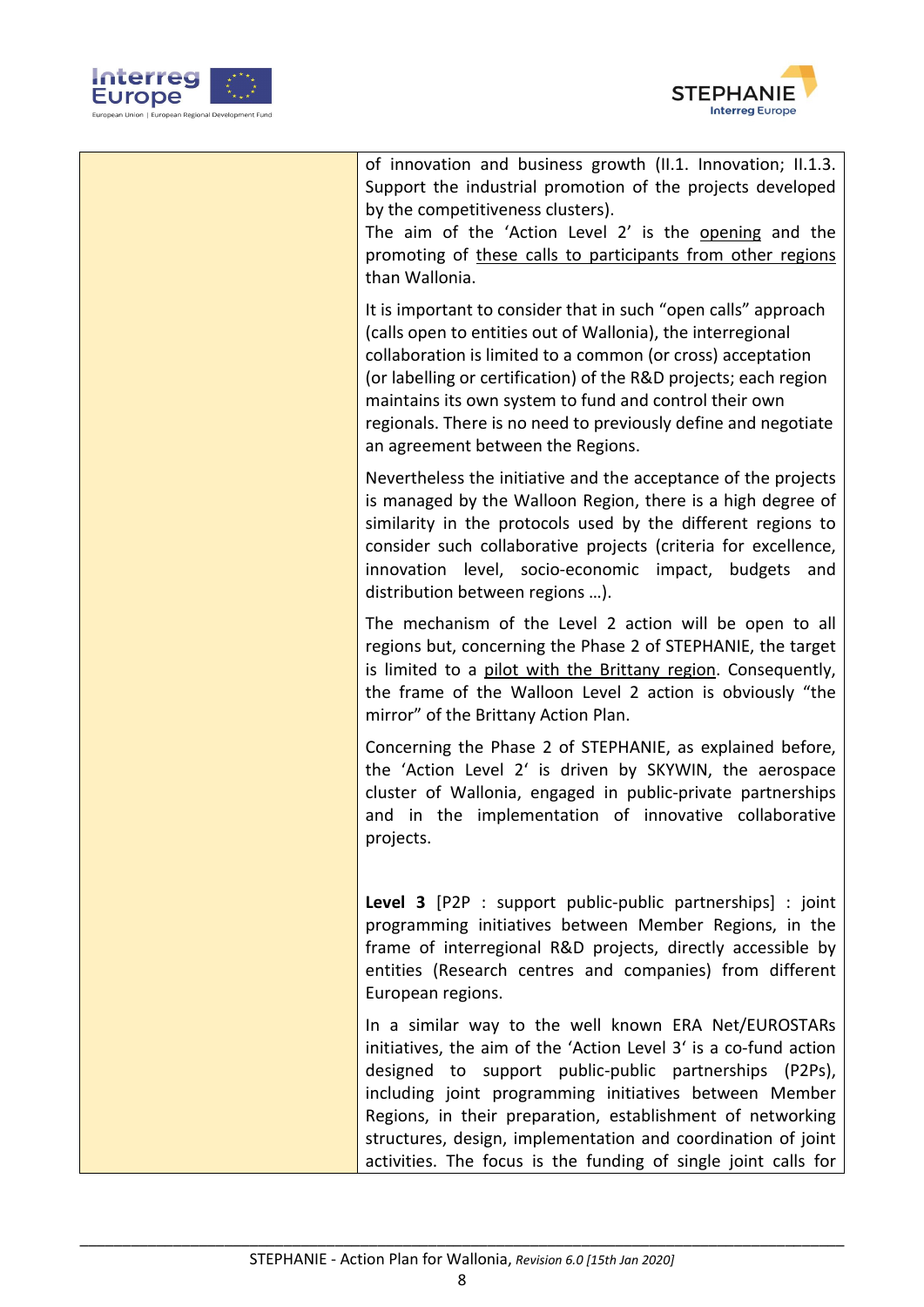



| transnational research and innovation in the areas jointly<br>selected by the Member Regions.                                                                                                                                                                                                                                                                                                                                                                                                                                                                                                                                                                                                                                                                                                                                                                                                  |
|------------------------------------------------------------------------------------------------------------------------------------------------------------------------------------------------------------------------------------------------------------------------------------------------------------------------------------------------------------------------------------------------------------------------------------------------------------------------------------------------------------------------------------------------------------------------------------------------------------------------------------------------------------------------------------------------------------------------------------------------------------------------------------------------------------------------------------------------------------------------------------------------|
| In the same manner than as in the Level 2, the interregional<br>is<br>limited<br>to<br>collaboration<br>a<br>common/cross<br>"acceptation/labellization/certification" of the R&D projects;<br>each region maintains its own system to fund and control<br>their own regionals.                                                                                                                                                                                                                                                                                                                                                                                                                                                                                                                                                                                                                |
| The target for this 'Action Level 3' is the participation of the<br>Wallonia to different projects in the frame of ERA-Net or<br>EUREKA, or equivalent European initiatives.                                                                                                                                                                                                                                                                                                                                                                                                                                                                                                                                                                                                                                                                                                                   |
| Concerning the Phase 2 of STEPHANIE, the 'Action Level 3' is<br>driven by DGO6, one of the operational directorates (DGO) of<br>the Walloon Public Service. The DGO6 is the key policy-design<br>and implementing body for regional research and innovation<br>policy. Its mission is to implement and monitor the aid<br>granted in the field of economic policy - including the support<br>granted within the framework of EU programmes- and to<br>encourage the development of enterprises, especially SMEs.<br>It also supports the Walloon actors in business networks or<br>clusters.<br>In the field of research and technological<br>development, the DGO6 provides administrative support for<br>the accreditation of research centres and implements a series<br>of (European) programmes. The DGO6 also provides support<br>to clusters and co-ordinates the competitiveness poles |
| support measure.                                                                                                                                                                                                                                                                                                                                                                                                                                                                                                                                                                                                                                                                                                                                                                                                                                                                               |

#### *2. Need addressed*

The need addressed by the Action Plan is the improvement of interregional activities, especially for SMEs and Research centers.

Through staff exchanges, a need for more transregional/transborder activities was identified. A better understanding of each partner/cluster (at a Regional level) is to be envisaged. The key players (industries, SMEs, public authorities and clusters) need to be aware of opportunities and local economic base of each Region. There is a lack of information at this stage. A better understanding of the needs and key players is essential to target new projects and technologies development. This will also give rise to synergies in the photonics/space sectors and beyond (potential applications e.g. in medical, defense sector, agriculture).

Therefore, one of the goals of the Action Plan will be to reinforce the information flow. This could lead to more cooperation and projects development and could give visibility to SMEs and Research Centers (Level 1).

To transform these relationships to partnerships, it is important to have a simple way to implement the interregional collaborations. The Level 2 of the Action Plan consists of the opening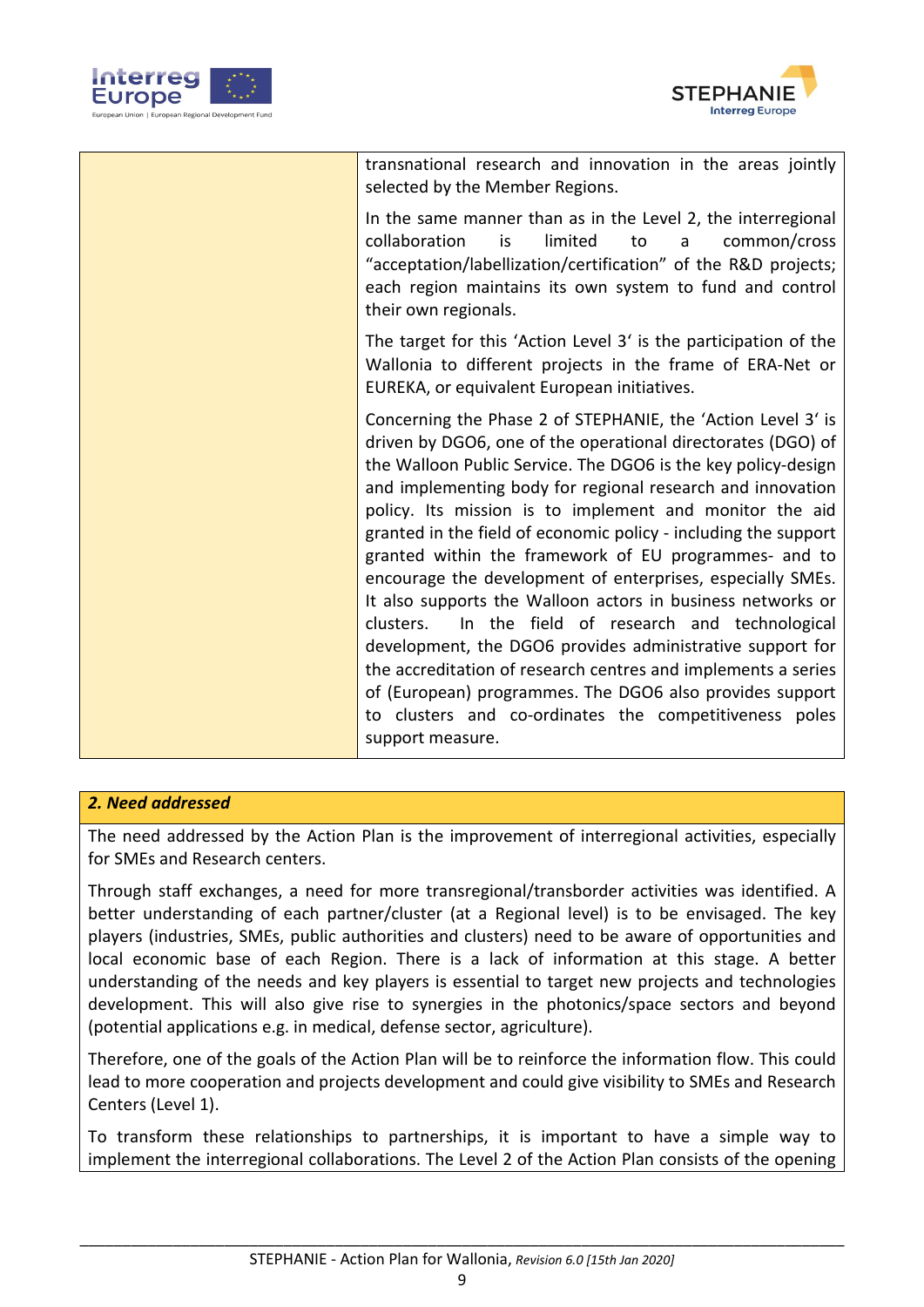



the regional calls to partners from other regions.

The internationalization of Small and Medium-Sized Enterprises (SMEs) is a well identified need. The facilitation of this international development of SMEs is the aim of the Level 3. The ERA-NET project mentioned in introduction [Part II – Policy context] (and other equivalent European initiatives) was taken as an example, the Level 3 actions will incorporate all the lessons learnt during the operating period. This internationalization mode is in continuity and in complement to the Level 2 action.

| 3. Relevance to the STEPHANIE project                                                                                                                                                                                                                                                                                                                                                                                                                                                                                                                                                                                                                                                       |                                                                                                                                                                                                                                                                                                                                                                                                                                                                                                                                                                                                                                                                                                                                                                                                                                                                                                                                                                                                                                                                                                                                                          |  |
|---------------------------------------------------------------------------------------------------------------------------------------------------------------------------------------------------------------------------------------------------------------------------------------------------------------------------------------------------------------------------------------------------------------------------------------------------------------------------------------------------------------------------------------------------------------------------------------------------------------------------------------------------------------------------------------------|----------------------------------------------------------------------------------------------------------------------------------------------------------------------------------------------------------------------------------------------------------------------------------------------------------------------------------------------------------------------------------------------------------------------------------------------------------------------------------------------------------------------------------------------------------------------------------------------------------------------------------------------------------------------------------------------------------------------------------------------------------------------------------------------------------------------------------------------------------------------------------------------------------------------------------------------------------------------------------------------------------------------------------------------------------------------------------------------------------------------------------------------------------|--|
| <b>Details of proposed</b><br><b>Policy</b><br>improvement                                                                                                                                                                                                                                                                                                                                                                                                                                                                                                                                                                                                                                  | <b>Links with interregional input</b>                                                                                                                                                                                                                                                                                                                                                                                                                                                                                                                                                                                                                                                                                                                                                                                                                                                                                                                                                                                                                                                                                                                    |  |
| Have qualitative dedicated<br>meetings<br>to<br>exchange<br>between the Regions (based<br>on a "Regional cartography"<br>the<br>Photonic/Space<br>of<br>sector e.g. by Region).<br>Give better visibility on the<br>Region/EU funding schemes<br>and provide answers<br>to<br>funding<br>possibilities<br>-><br>Success stories by Region.<br>The focus would be shifting<br>٠<br>funding<br>the<br>from<br>of<br>networks to the top-up<br>funding of single joint calls<br>for transnational research<br>and innovation in Member<br>Regions.<br>This<br>aims<br>at<br>increasing substantially the<br>of funding that<br>share<br>Member Regions dedicate<br>jointly to challenge driven | <b>GP Photonics Bretagne</b><br>$\bullet$<br>GP01 CSL-Wallonia<br>$\bullet$<br>GP02 CSL-Wallonia<br>Contacts Wallonia - Tuscany and Wallonia - Andalucia, in<br>$\bullet$<br>the frame of a previous ERA-Net project (ERA STAR Regions)<br>Share of experience with CATEC in the frame of the staff<br>$\bullet$<br>exchanges.<br>Share of experience with Cluster Photonics Bretagne in the<br>frame of the staff exchanges.<br>During the Phase 1, a strong preparation has already been<br>established:<br>Examination, by STEPHANIE partners involved (Brittany<br>and Wallonia), of local practices to support Research<br>and Development/Innovation collaborative projects;<br>April 2019 : Visit (Liège) of a Brittany delegation (8<br>responsibles companies/research centres); contacts with<br>laboratories and 3 companies from Wallonia;<br>identification<br>of<br>technical<br>common<br>interests;<br>identification of the potential contractual frames of<br>collaborations;<br>May-Oct 2019: contacts (both Wallonia and Brittany<br>sides) with local Competitiveness Clusters, Research<br>centers Interfaces, Public Authorities; |  |
| research and innovation<br>agendas.                                                                                                                                                                                                                                                                                                                                                                                                                                                                                                                                                                                                                                                         | November 2019 : Meeting (Rennes) with official<br>representatives of the 2 Regions :<br>Wallonia, Service public de Wallonie (SPW),<br>$\circ$<br>Économie emploi formation recherche, Direction                                                                                                                                                                                                                                                                                                                                                                                                                                                                                                                                                                                                                                                                                                                                                                                                                                                                                                                                                         |  |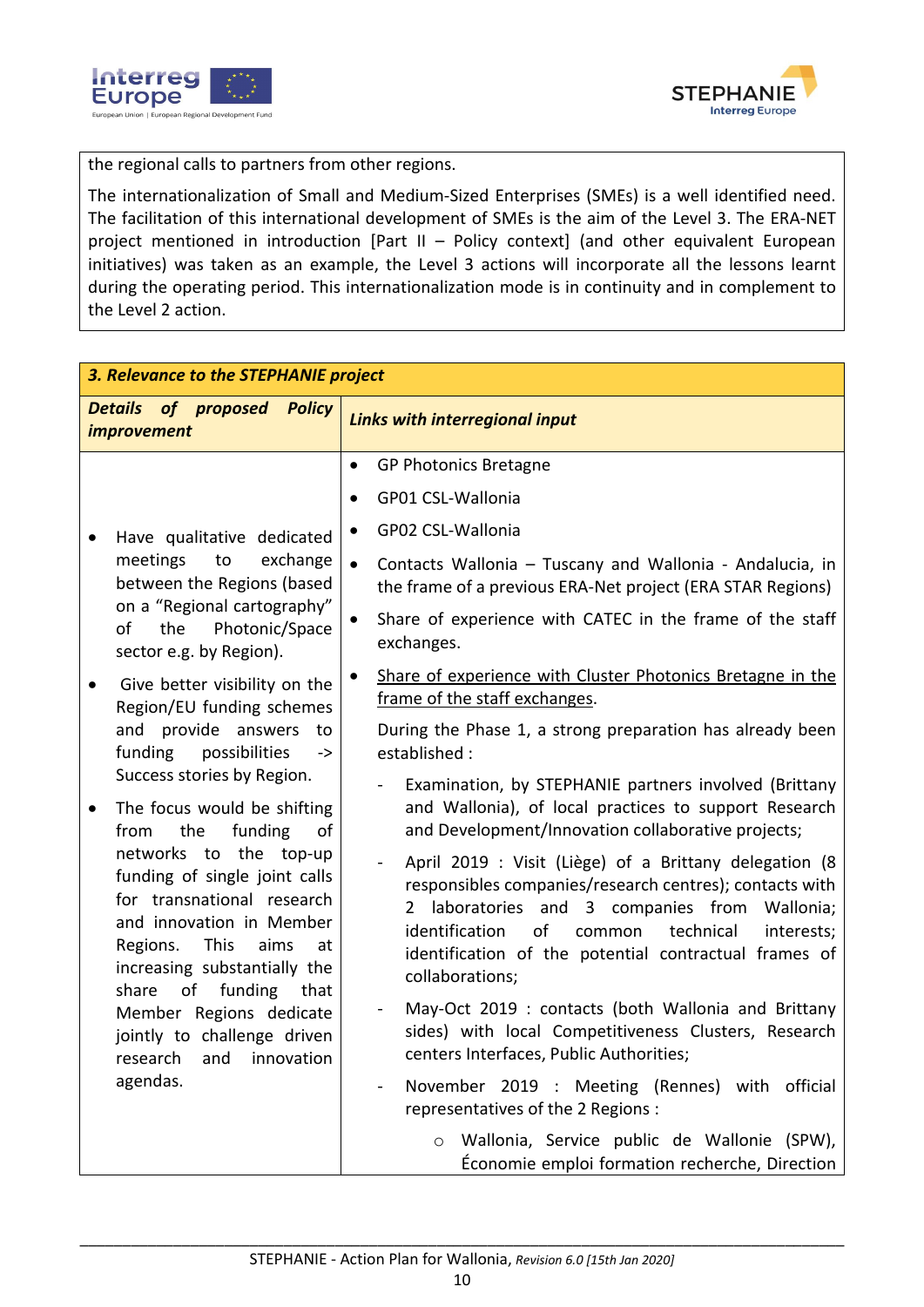



|                                  |                                                                                                                                                                                                                   | des<br>Département                                                                                                                                                                                                                                                                                                                                                              | Programmes<br>Recherche,<br>de<br>Recherche<br>de<br>et<br>du<br>la<br>Développement Technologique (DGO6) |
|----------------------------------|-------------------------------------------------------------------------------------------------------------------------------------------------------------------------------------------------------------------|---------------------------------------------------------------------------------------------------------------------------------------------------------------------------------------------------------------------------------------------------------------------------------------------------------------------------------------------------------------------------------|-----------------------------------------------------------------------------------------------------------|
|                                  |                                                                                                                                                                                                                   | O<br>l'économie (DIRECO)                                                                                                                                                                                                                                                                                                                                                        | Région Bretagne, Service de l'innovation et des<br>stratégies économiques (SIS),<br>Direction<br>de       |
|                                  |                                                                                                                                                                                                                   | The conclusion is that the potential and the will exist in<br>both regions to collaborate (i.e. to support and finance<br>collaborative projects) in the context of Wallonia's calls<br>or other European calls.                                                                                                                                                                |                                                                                                           |
|                                  |                                                                                                                                                                                                                   | The interregional exchange of experiences (staff exchanges)<br>showed<br>the<br>for<br>collaboration<br>need<br>and<br>more<br>information/prospective actions to better understand the<br>photonics/space market. A plate-form to interact and get to<br>know each player is a way to target opportunities. Events could<br>also be organized to promote/attract/inform users. |                                                                                                           |
|                                  | <b>4. Specific Activities and TIMEFRAME</b>                                                                                                                                                                       |                                                                                                                                                                                                                                                                                                                                                                                 |                                                                                                           |
| <b>Activity</b><br><b>Number</b> | <b>Activity Description</b>                                                                                                                                                                                       |                                                                                                                                                                                                                                                                                                                                                                                 | <b>Timing</b>                                                                                             |
| $\mathbf{1}$                     | Level 2                                                                                                                                                                                                           |                                                                                                                                                                                                                                                                                                                                                                                 |                                                                                                           |
|                                  | The procedure to be respected for answering to a<br>Walloon call ("Marshall Plan"), managed by SKYWIN<br>(Competitiveness Cluster, mandated by the Walloon<br>Region for implementing actions) is, after the call |                                                                                                                                                                                                                                                                                                                                                                                 |                                                                                                           |
|                                  | launch:                                                                                                                                                                                                           |                                                                                                                                                                                                                                                                                                                                                                                 | Proposal submitted by end                                                                                 |
|                                  | - delivery of letters of intent;                                                                                                                                                                                  |                                                                                                                                                                                                                                                                                                                                                                                 | of 2020.                                                                                                  |
|                                  | Administration) ruling;                                                                                                                                                                                           | - draft plan for the SPW Research (Walloon Research                                                                                                                                                                                                                                                                                                                             | Approval of proposals: 2nd                                                                                |
|                                  | - ruling with SPW Research;                                                                                                                                                                                       |                                                                                                                                                                                                                                                                                                                                                                                 | half 2020                                                                                                 |
|                                  | - amended draft for International Expertise;                                                                                                                                                                      |                                                                                                                                                                                                                                                                                                                                                                                 |                                                                                                           |
|                                  | (SKYWIN);                                                                                                                                                                                                         | - "dry run" presentation of the project at the Pole                                                                                                                                                                                                                                                                                                                             |                                                                                                           |
|                                  | - Skywin Internal Selection Committee;                                                                                                                                                                            |                                                                                                                                                                                                                                                                                                                                                                                 |                                                                                                           |
|                                  | submission;                                                                                                                                                                                                       | - final draft available to the Pole (SKYWIN) for official                                                                                                                                                                                                                                                                                                                       |                                                                                                           |
|                                  | Region.                                                                                                                                                                                                           | - submission by the Pole (SKYWIN) of projects to the                                                                                                                                                                                                                                                                                                                            |                                                                                                           |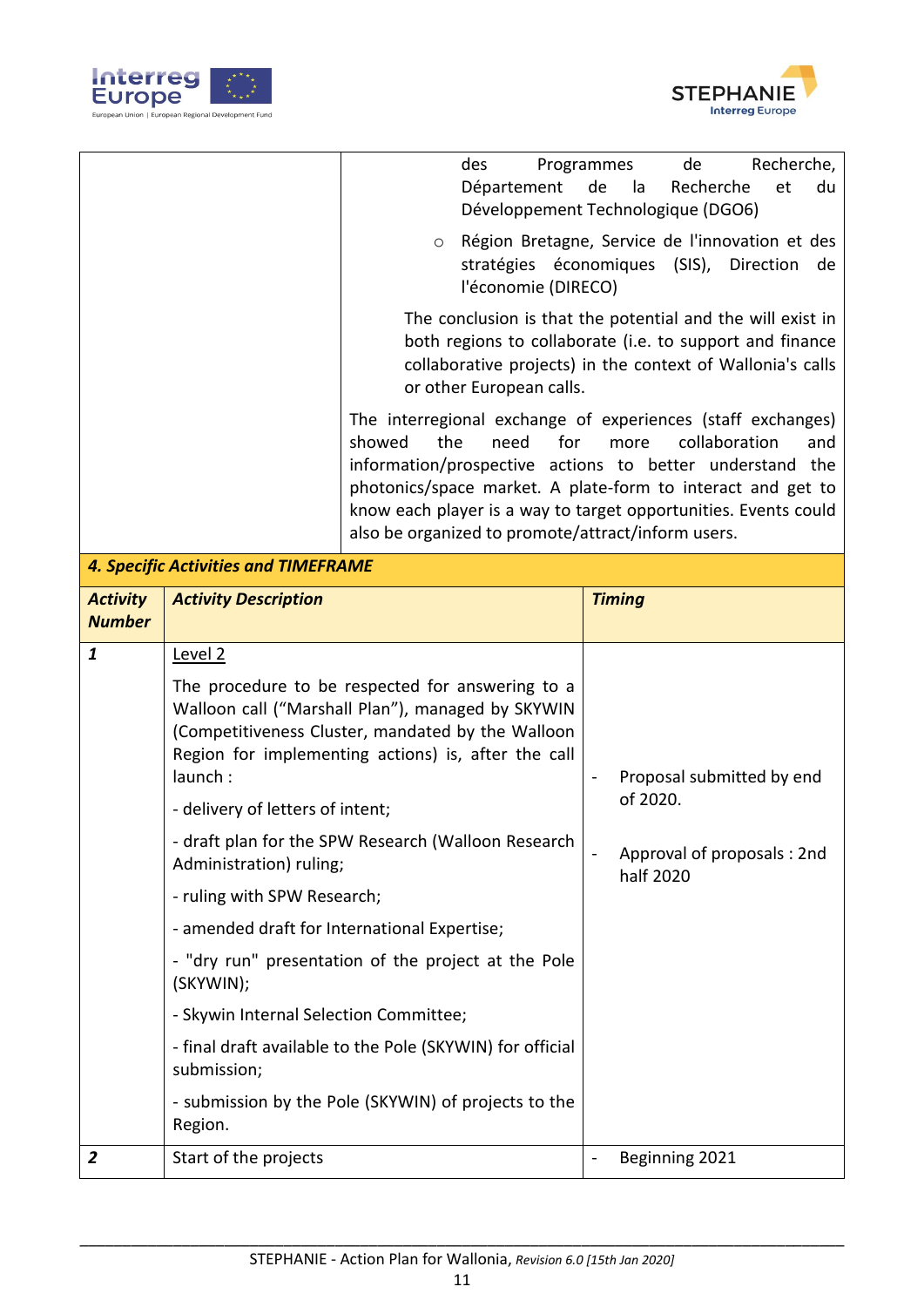



| 3 | Monitoring of approved projects                                                                                                                                                                                 | 2021-2023 |
|---|-----------------------------------------------------------------------------------------------------------------------------------------------------------------------------------------------------------------|-----------|
| 4 | Level 1<br>4 contacts with SKYWIN (Competitiveness Cluster,<br>mandated by the Walloon Region for implementing<br>actions) to define the events to be supported by<br>SKYWIN (B2B meetings, seminars, )         | 2020-2021 |
|   | Level 3<br>4 contacts with DGO6 to examine the participations<br>of Wallonia to the (future) projects that will be<br>developed under the (future equivalent of) the ERA<br>Net, EUROSTARs, EUREKA initiatives. | 2020-2021 |

| <b>5. Players involved</b>                                                                                                                                                                                                                            |                                                               |
|-------------------------------------------------------------------------------------------------------------------------------------------------------------------------------------------------------------------------------------------------------|---------------------------------------------------------------|
| <b>Name of Organisation</b>                                                                                                                                                                                                                           | <b>Role in Action Plan Implementation</b>                     |
| Skywin, the aerospace cluster of Wallonia. It is<br>association of companies, research<br>an<br>organisations and training centres engaged in<br>public-private partnerships and in<br>the<br>implementation of innovative collaborative<br>projects. | Calls<br>launch<br>procedure<br>and<br>proposal<br>management |
| Wallon Region administration (DGO6, Official<br>Walloon administration w.r.t. industrial policy)                                                                                                                                                      | Funding body                                                  |
| <b>SMEs and Research centers</b>                                                                                                                                                                                                                      | Will submit project proposals                                 |

| <b>6. Risk and Contingency Plans</b>               |                             |                                                                                                                                                                                                               |  |  |
|----------------------------------------------------|-----------------------------|---------------------------------------------------------------------------------------------------------------------------------------------------------------------------------------------------------------|--|--|
| <b>Description of Risk</b>                         | <b>Level of probability</b> | <b>Description of Contingency</b><br>Plan                                                                                                                                                                     |  |  |
| Regional policy changes<br>Low<br>(Levels 1, 2, 3) |                             | The continued contacts with<br>the Wallon Region Authorities<br>(DGO6)<br>and<br>with<br>the<br>mandated<br>actor<br>(Competitiveness Cluster<br>SKYWIN) limit the risk of the<br>Action Plan implementation. |  |  |
| sensitive/competitive<br>Sharing                   | Low                         | Confidential<br>agreements<br>(NDAs)<br>signed<br>should<br>be                                                                                                                                                |  |  |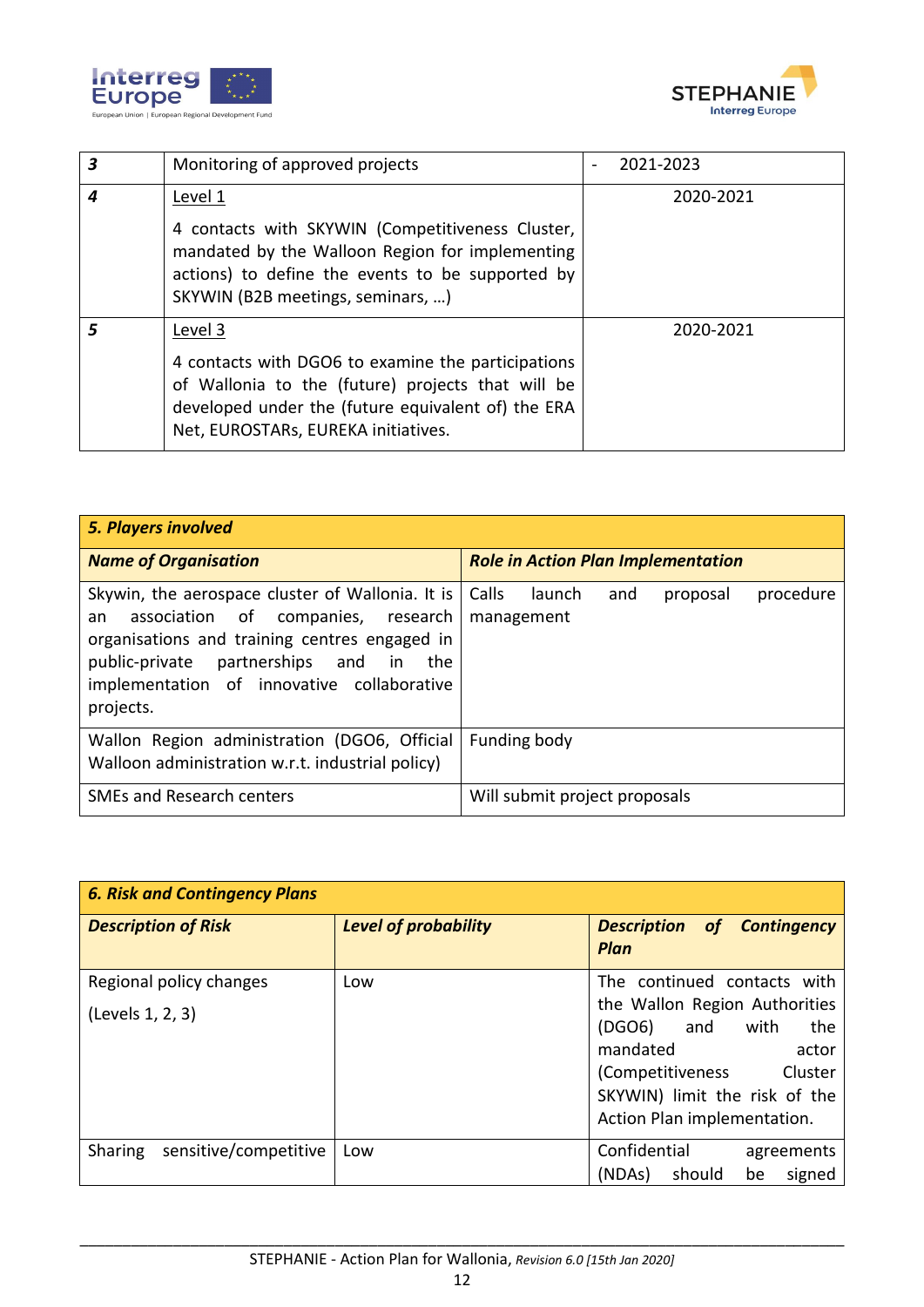



| information                          | players,<br>between<br>key                   |  |  |
|--------------------------------------|----------------------------------------------|--|--|
| (Levels 1, 2, 3)                     | depending on the targeted<br>project/sector. |  |  |
| Difficulty to have coordinated   Low | Brittany and Wallonia regions                |  |  |
| calls between Wallonia and           | have the same criteria for the               |  |  |
| <b>Brittany regions</b>              | evaluation<br>projects<br>of                 |  |  |
| (Level 2)                            | (scientific excellence<br>and                |  |  |
|                                      | business outcome<br>for<br>the               |  |  |
|                                      | companies).                                  |  |  |
|                                      |                                              |  |  |

#### *7. Costs*

Level 1 : The action consists to define (i.e. to propose/to orientate) the events to be supported by SKYWIN (B2B meetings, seminars, …). Such mission and so the budget of the action itself (i.e. organizing/co-financing the participation to the event) is already a part of the global budget dedicated to a competitiveness cluster.

Level 2 : Depends on the participation success (budget of the partners in R&D projects). Concerning the Wallonia co-financing system available for companies and research establisshed in Wallonia, the reserved amounts for all R&D projects are already open in the Walloon budget.

For example, for a R&D project with 2 companies and 2 research centres :

| <b>Operator</b>                                                                              | <b>R&amp;D budget</b> | <b>Public (RW) co-financing</b> |             | <b>Private part</b> |
|----------------------------------------------------------------------------------------------|-----------------------|---------------------------------|-------------|---------------------|
|                                                                                              | (KEUR)                | Rate                            | <b>KEUR</b> |                     |
| Company 1 (GE)                                                                               | 1060                  | $0.4 - 0.65$                    | 500         | 560                 |
| <b>Company 2 (SME)</b>                                                                       | 450                   | $0,6 \rightarrow 0,8$           | 280         | 170                 |
| <b>Research center 1</b>                                                                     | 850                   | 1                               | 850         |                     |
| (University)                                                                                 |                       |                                 |             |                     |
| <b>Research center 2</b>                                                                     | 400                   | 1                               | 400         |                     |
| (University)                                                                                 |                       |                                 |             |                     |
| <b>Total</b>                                                                                 | 2760                  |                                 | 2030        | 730                 |
| Rem : - in the figure above, all companies and research centers come from Wallonia. The rate |                       |                                 |             |                     |

would be 0 (concerning the subsidies from Wallonia) for partners from Brittany.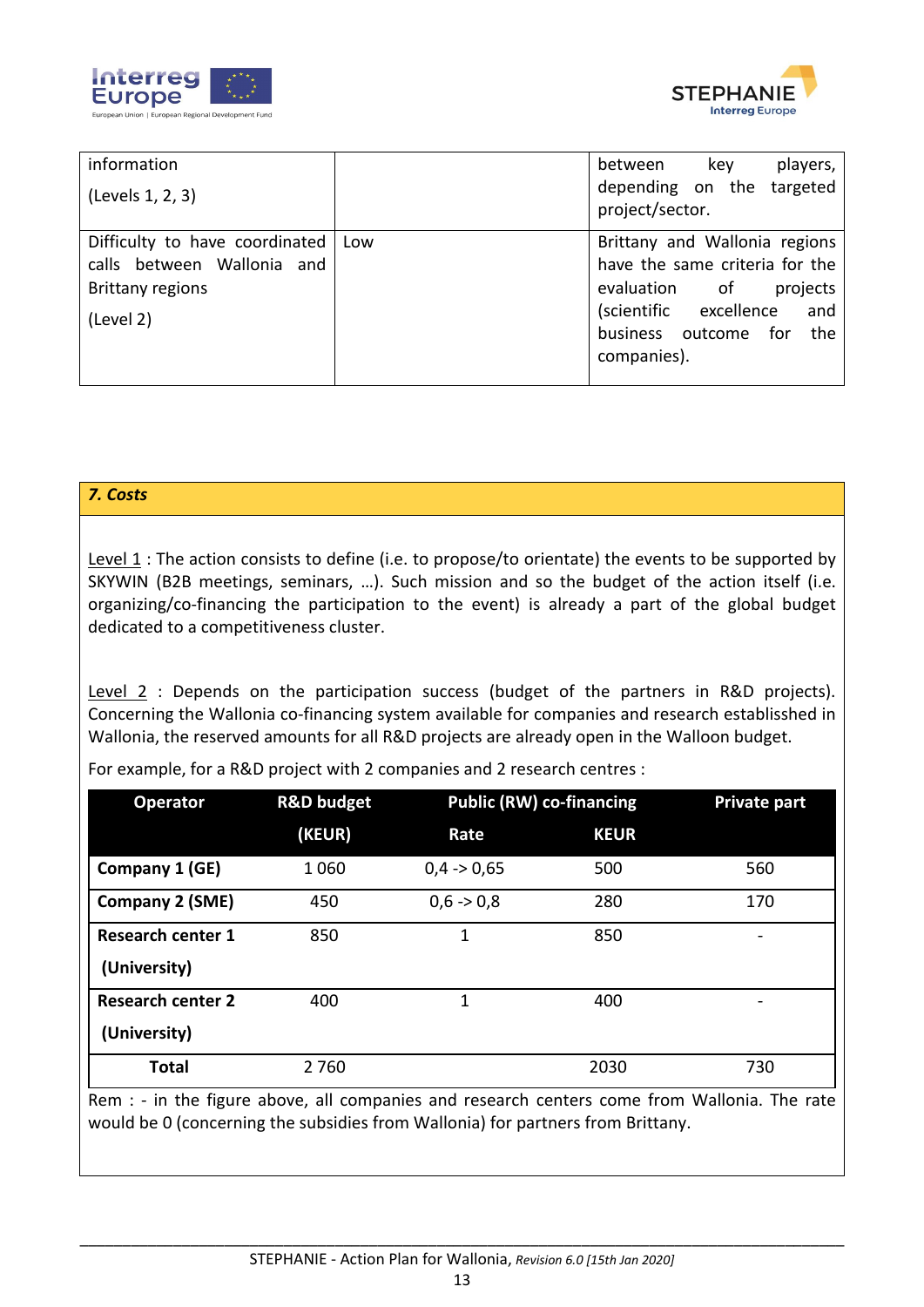



Level 3 : The action consists to define (i.e. to propose/to orientate) the participation of Wallonia to different projects in the frame of ERA-Net or EUREKA, or equivalent European initiatives. Concerning the budget, the reservations to be declared by Wallonia to participate to such initiatives are already a part of the Walloon budget (DGO6) dedicated to such collaborative actions.

#### *8. Funding sources*

Walloon Authorities (existing public support, via the Clusters policy and the 'Marshall Plan') but taking into account, concerning the Level 2 and the Level 3, that the principle is each Region finances their own regionals (operators) for a particular project.

| 9. Monitoring                                                                                                                          |                                                                                                                         |                                                                                                                                                      |                          |                              |
|----------------------------------------------------------------------------------------------------------------------------------------|-------------------------------------------------------------------------------------------------------------------------|------------------------------------------------------------------------------------------------------------------------------------------------------|--------------------------|------------------------------|
| Level 1 & 3 : Direct contacts with SKYWIN and DG06.<br><b>Monitoring tools</b><br>monitoring tool should be simple and easy to answer. |                                                                                                                         | Level 2: Short survey sent to the partners of the project before and after<br>the project to predict and collect the job and turn-over created. This |                          |                              |
|                                                                                                                                        | <b>Indicators</b>                                                                                                       |                                                                                                                                                      | <b>Target</b><br>amounts | <b>Means of Verification</b> |
| $\mathbf{1}$                                                                                                                           | Level 1 : Number of events supported/promoted<br>by SKYWIN                                                              |                                                                                                                                                      | 3                        | Survey                       |
| $\overline{2}$                                                                                                                         | Level 3 : number of Initiatives<br>supported/promoted by Wallonia                                                       |                                                                                                                                                      | 3                        | Survey                       |
|                                                                                                                                        | Level 2 (Wallonia-Brittany) :                                                                                           |                                                                                                                                                      |                          |                              |
| $\boldsymbol{3}$                                                                                                                       | Job created (2 years after the end of the project)<br>through interregional projects funded by the new<br>call.         |                                                                                                                                                      | 1/100k€<br>subsidies     | Survey                       |
| 4                                                                                                                                      | Increased turn-over (2 years after the end of the<br>project) through interregional projects funded by<br>the new call. |                                                                                                                                                      | Subsidies x 3            | Survey                       |
| 5                                                                                                                                      |                                                                                                                         | Follow-up projects with the same partners                                                                                                            | 2/project                | Survey                       |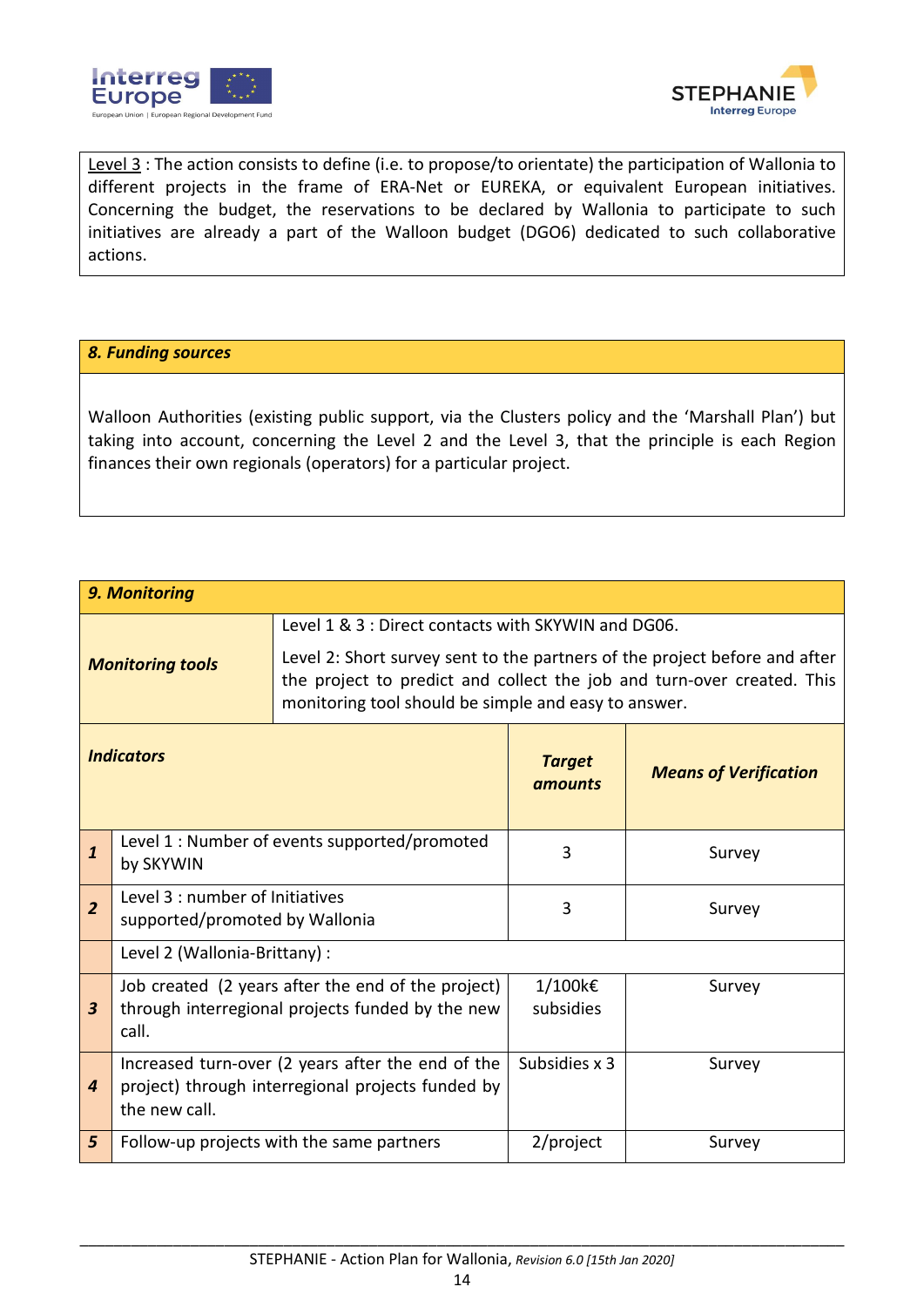



| Number of companies benefiting from the |              | 5 | Project proposals |
|-----------------------------------------|--------------|---|-------------------|
| instrument that have developed          | innovation I |   |                   |
| projects in Space/Photonics             |              |   |                   |

### *Part IV – Official Signature(s)*

| Date:            |                                                 |
|------------------|-------------------------------------------------|
| <b>Name</b>      |                                                 |
| <b>Signature</b> | <b>Stamp of the organisation (if available)</b> |